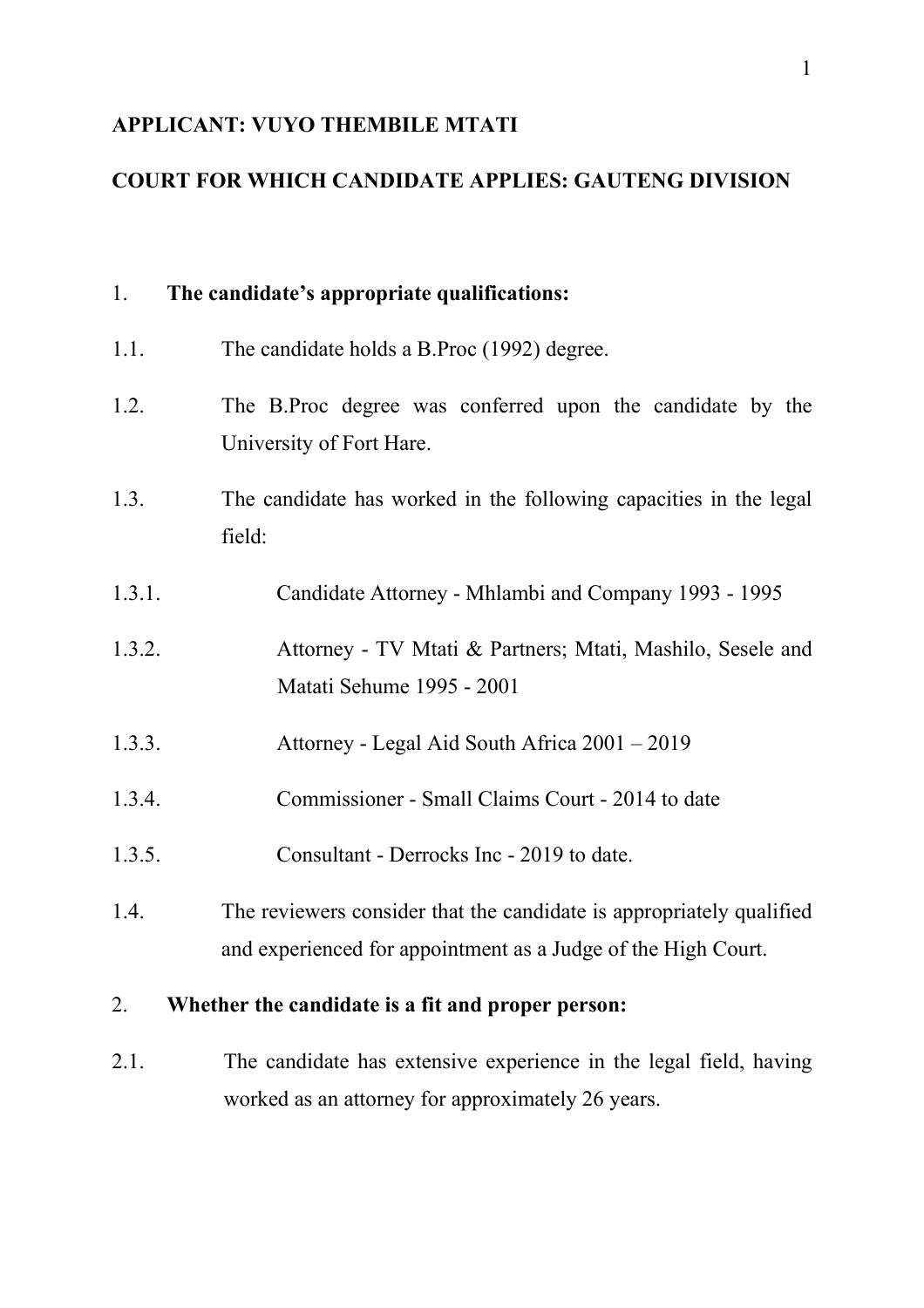- 2.2. The candidate has acted as a judge regularly and for considerable periods of time in the Johannesburg and Pretoria divisions of the High Court.
- 2.3. It has however come to the attention of the writers hereof, that there is presently a criminal complaint pending against the candidate under CAS number 55/2/2021 (Mondeor Police Station, Johannesburg), which is presently being investigated by SAPS Captain MP Radebe, and which relates to a claim of sexual assault and harassment of a junior female member of the Johannesburg Society of Advocates ("the JSA"). Captain Radebe can be contacted on (011) 274 7300.
- 2.4. Since the candidate is not a member of the JSA, the matter has been referred for determination to the LPC, and the investigation there is still pending. The JSA has no jurisdiction to investigate the allegations, but is in possession of a copy of the complaint, should this be necessary. For purposes of the present review, the complainant's details have been withheld due to the sensitivity of the matter.
- 2.5. There is nothing in the application or the candidate's judgments as an acting judge that would suggest that the candidate is not a fit and proper person to be a judge of the High Court from a qualification or experience perspective. This is however to be considered in light of the contents of paragraph 2.3. above.

# 3. **Whether the candidate's appointment would help to reflect the racial and gender composition of South Africa:**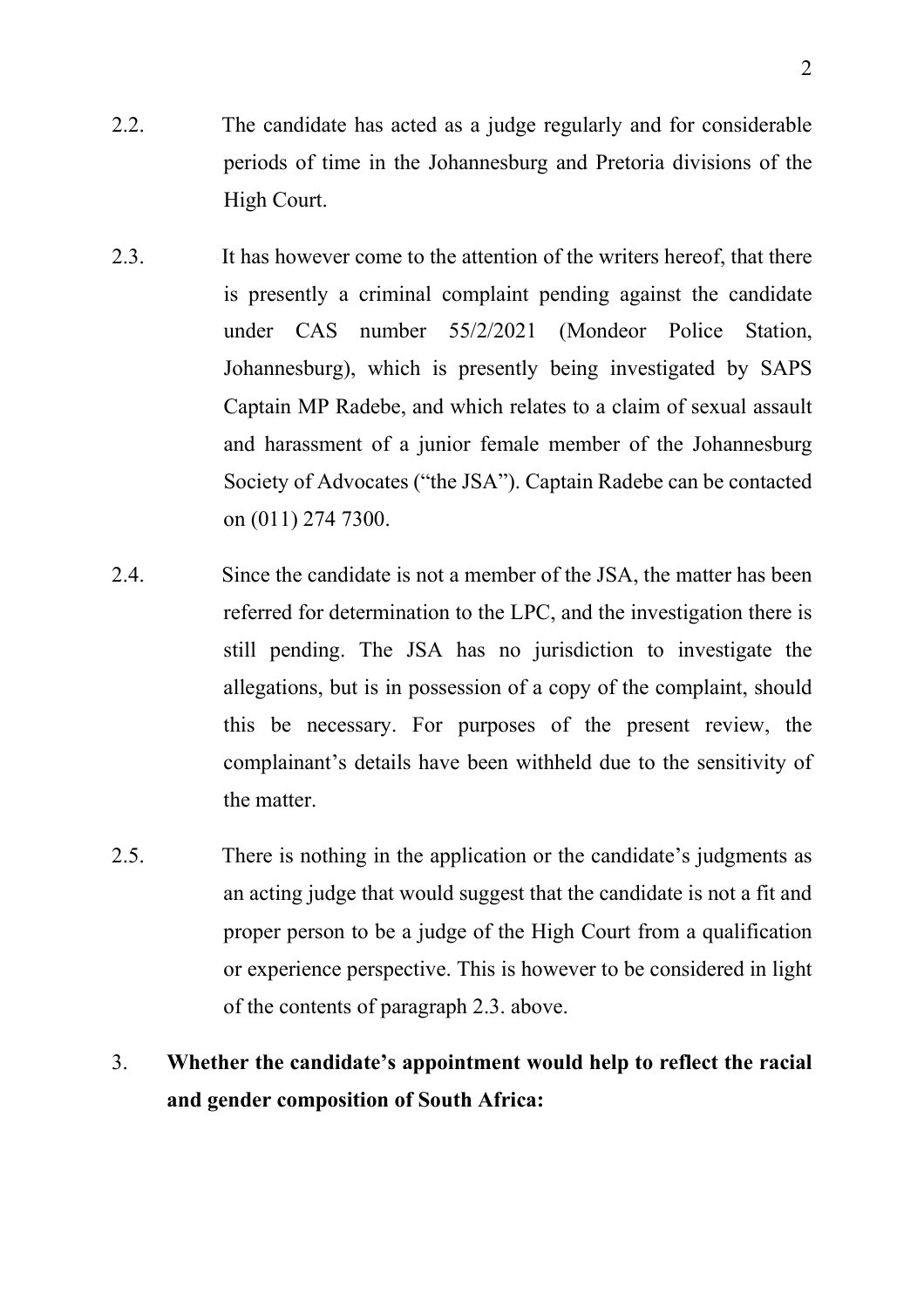- 3.1. The candidate is a 50-year-old black male. His appointment to the High Court would further the constitutional imperative of the judiciary and enhance the racial composition of the High Court.
- 3.2. This must however again be considered in light of the contents of paragraph 2.3. above, regarding the sensitivities surrounding gender-based issues.

## 4. **The candidate's knowledge of the law, including Constitutional law:**

- 4.1. The candidate has practised as an attorney for the last 26 years (from 1995).
- 4.2. The candidate appears to have a vast amount of experience across the legal spectrum.
- 4.3. The candidate's judgments reveal a thorough understanding and knowledge of the law.
- 4.4. The candidate has a firm understanding of jurisprudence and the proper approach thereto.

# 5. **The candidate's commitment to the values of the Constitution:**

- 5.1. The candidate has in terms of his judgments as an acting judge demonstrated a firm commitment to the values of the Constitution and to the rule of law.
- 5.2. The candidate's contribution to the values of the Constitution also appears from his acting appointments as judge of the High Court.
- 5.3. The concern raised *supra* however, ought to be considered.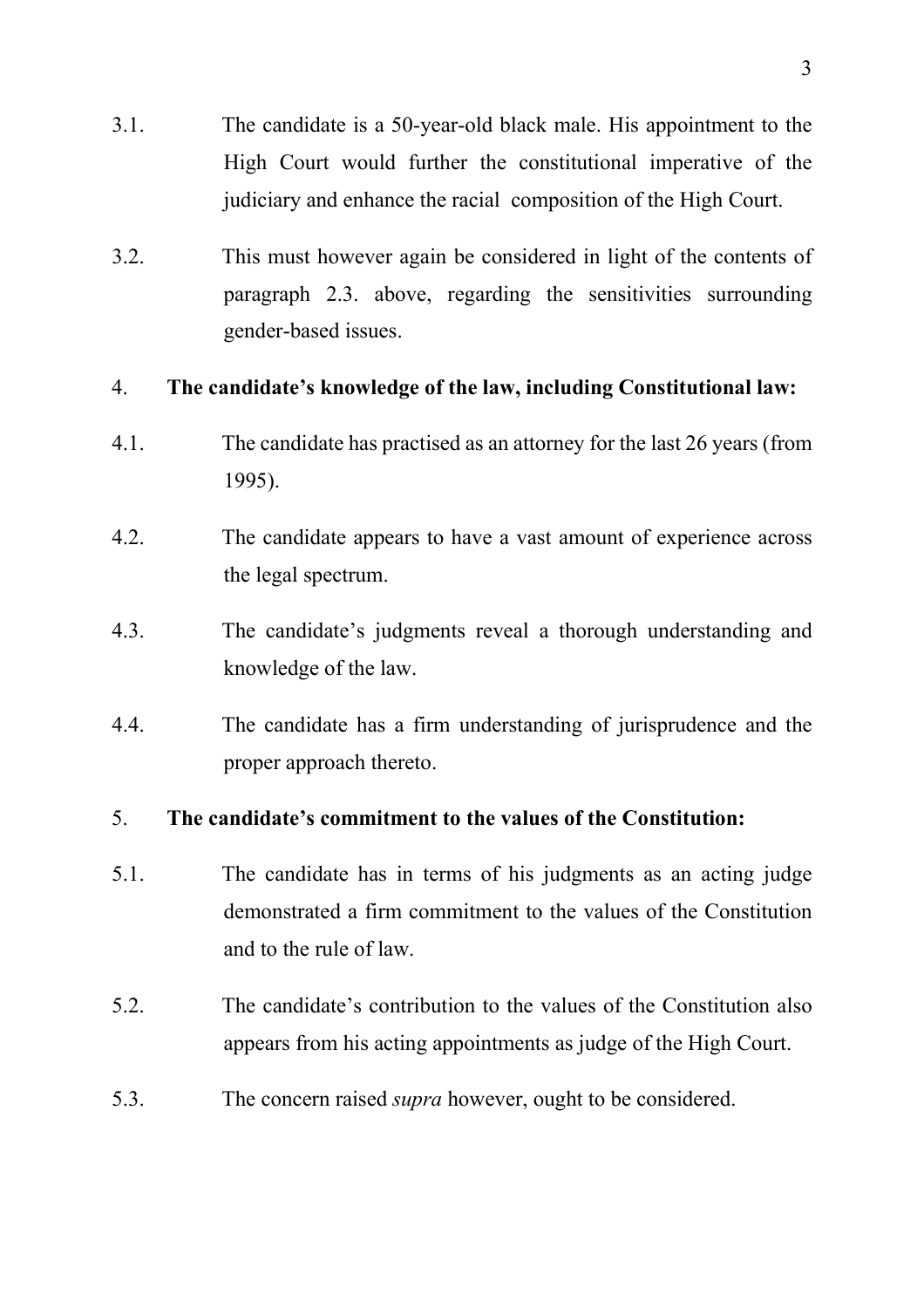# 6. **Whether any judgments have been overturned on appeal:**

6.1. The candidate has indicated in his application that a judgment has been taken on appeal which appeal is pending.

# 7. **The extent and breadth of the candidate's professional experience:**

- 7.1. The candidate has extensive experience as a practicing attorney over a period of approximately 26 years. He has also regularly and for extended periods acted as a judge in the High Court, in total 55 weeks. He has delivered 10 judgments while acting as judge.
- 7.2. No judgments could be found where the candidate appeared to have argued a matter. All the matters in which the candidate indicated he had appeared in his application were argued by counsel.

## 8. **The candidate's linguistic and communication skills:**

- 8.1. From the candidate's judgments, it appears that he has good written communication skills.
- 8.2. To the best of the reviewers' knowledge, no adverse comments have been received regarding the candidates linguistic and/or communication skills.

# 9. **The candidate's ability to produce judgments promptly:**

- 9.1. Several judgments handed down by the candidate were considered.
- 9.2. All of these judgments were delivered promptly, some within a matter of days, of hearing the matters.
- 9.3. We are advised that the candidate has no outstanding judgments or part-heard matters and appears to manage his work load efficiently.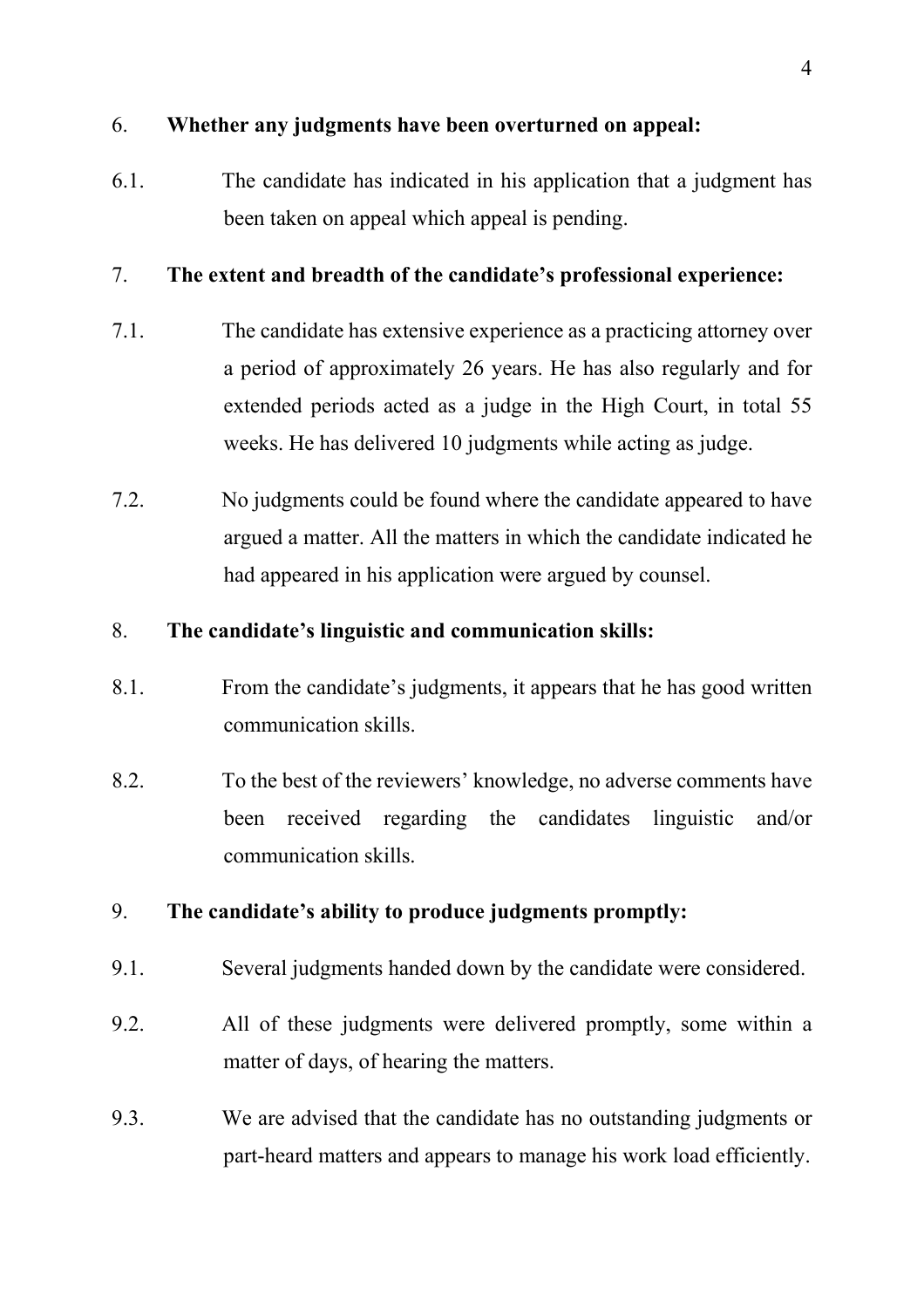#### 10. **The candidate's fairness and impartiality:**

- 10.1. The candidate's fairness and impartiality are evident from the judgments that he has written, which resonate with humanity and a determination to do justice to the parties.
- 10.2. There is nothing in the candidate's application to suggest that he does not perform his duties as a judicial officer with fairness and impartiality.
- 10.3. To the best of the reviewers' knowledge, no adverse comments have been received regarding the candidate's fairness and / or impartiality in carrying out his duties as an acting judicial officer.

## 11. **The candidate's independent mindedness:**

11.1. There is nothing to suggest that the candidate is not independently minded.

# 12. **The candidate's ability to conduct court proceedings:**

- 12.1. The candidate has numerous unreported cases. The candidate appears to have conducted proceedings efficiently and delivered judgments timeously.
- 12.2. There is nothing that the reviewers have found which suggests an inability to conduct court proceedings.

#### 13. **The candidate's administrative ability:**

13.1. The candidate has held several positions of leadership of bodies and committees, within and outside the legal profession.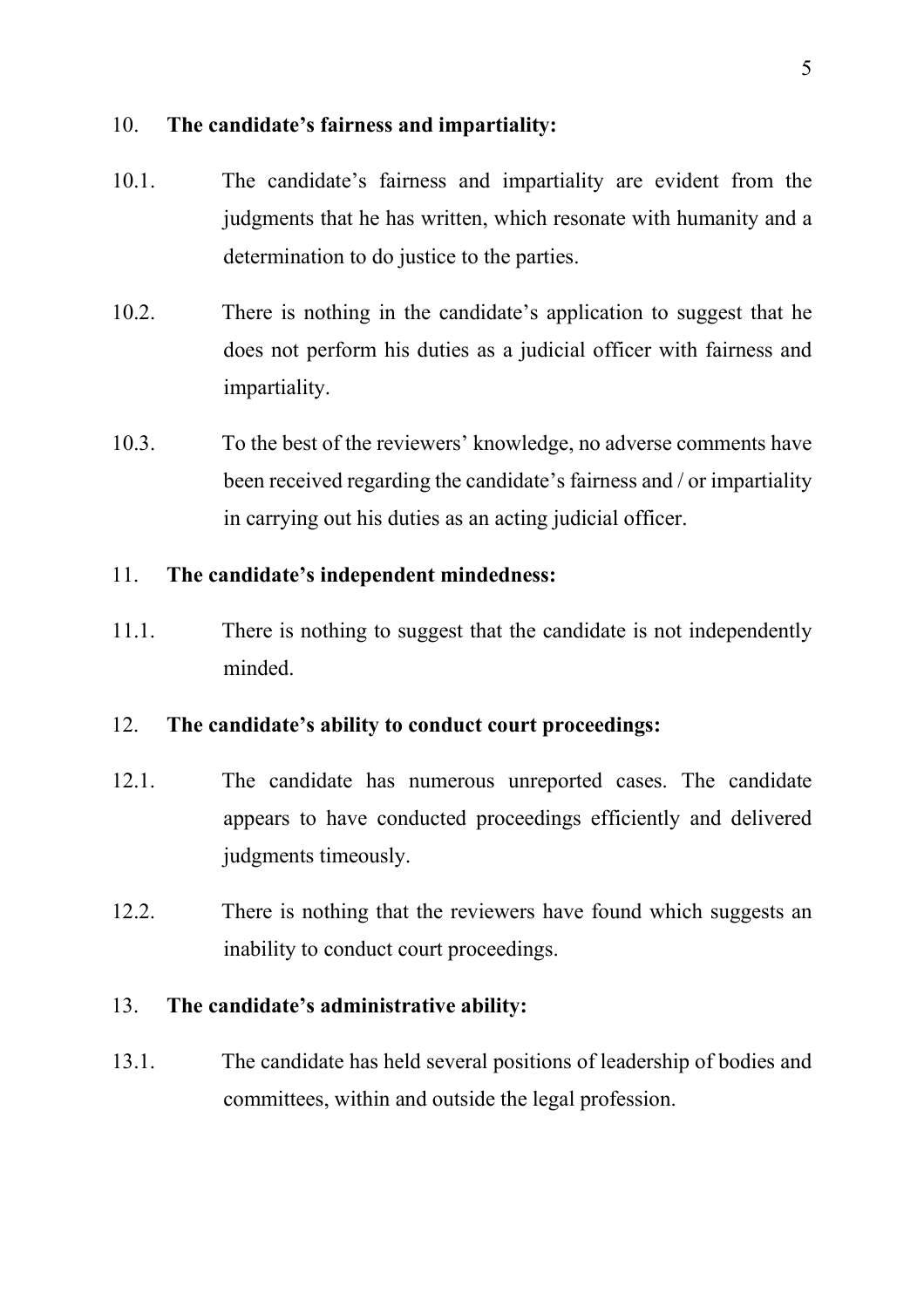13.2. No adverse comments pertaining to his administrative roles have been received in this regard. The candidate has served as Chair on the Black Lawyers Association (1996 - 1998); Attorneys Fidelity Fund (2003 - 2005) and Attorneys Insurance Indemnity Fund (2005 - 2007) and Councillor at the Law Society of South Africa (1998 - 2005).

# 14. **The candidate's reputation for integrity and ethical behavior:**

- 14.1. The review panel is referred to what is stated *supra* at paragraph 2.3. This may impact on the ethical integrity of the candidate.
- 14.2. This will depend on the outcome of the process pending with SAPS and the LPC.

#### 15. **The candidate's judicial temperament:**

15.1. The reviewers are unaware of any matter which suggests a lack of judicial temperament on the part of the candidate.

# 16. **The candidate's commitment to human rights, and experience with regard to the values and needs of the community:**

- 16.1. The candidate's commitment to the values of the Constitution is demonstrated in the manner he has discharged his duties as a judicial officer.
- 16.2. The review panel is referred to what is stated *supra* at paragraph 2.3. This may impact on the candidate's commitment to human rights, and more particularly his approach towards issues surrounding gender sensitive issues.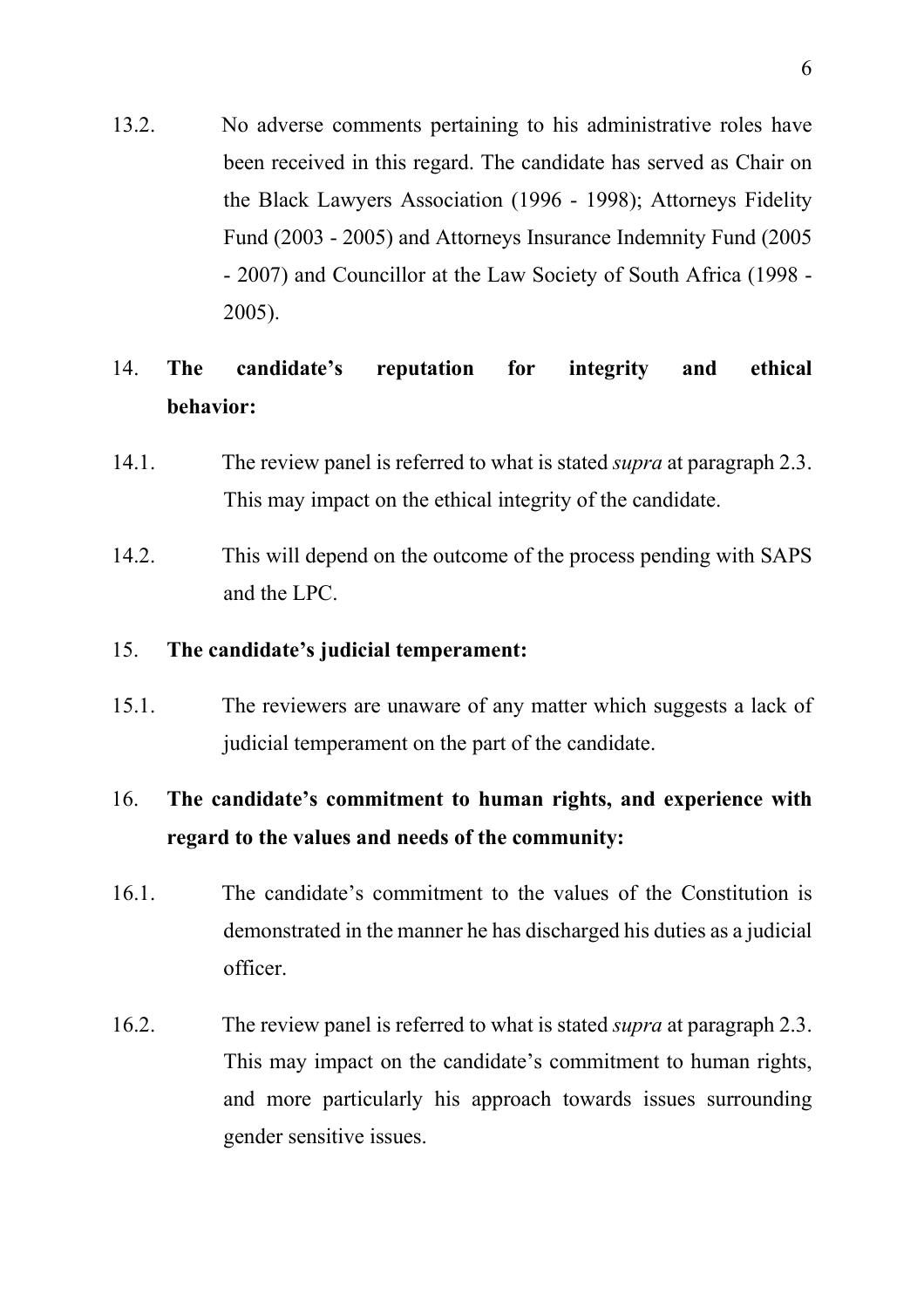16.3. This will depend on the outcome of the process pending with SAPS and the LPC.

#### 17. **The candidate's potential:**

- 17.1. Academically, the candidate has potential as a High Court judge which is apparent from the judgments that he has delivered.
- 17.2. The review panel is again referred to what is stated *supra* at paragraph 2.3. This may impact on the candidate's commitment to human rights, and more particularly his approach towards issues surrounding gender sensitive issues.
- 17.3. This will depend on the outcome of the process pending with SAPS and the LPC.

# 18. **The message that the candidate's appointment would send to the community at large:**

- 18.1. From an academic perspective, and in light of the candidate's previous judicial diligence, legal insight and experience and his commitment to become a judge, the candidate's appointment would send a positive message to the community at large for the following reasons:
- 18.2. he is a senior attorney with considerable experience and expertise;
- 18.3. he has acted as a judge for a considerable period, commencing from 2018;
- 18.4. he has an understanding of the various aspects of law;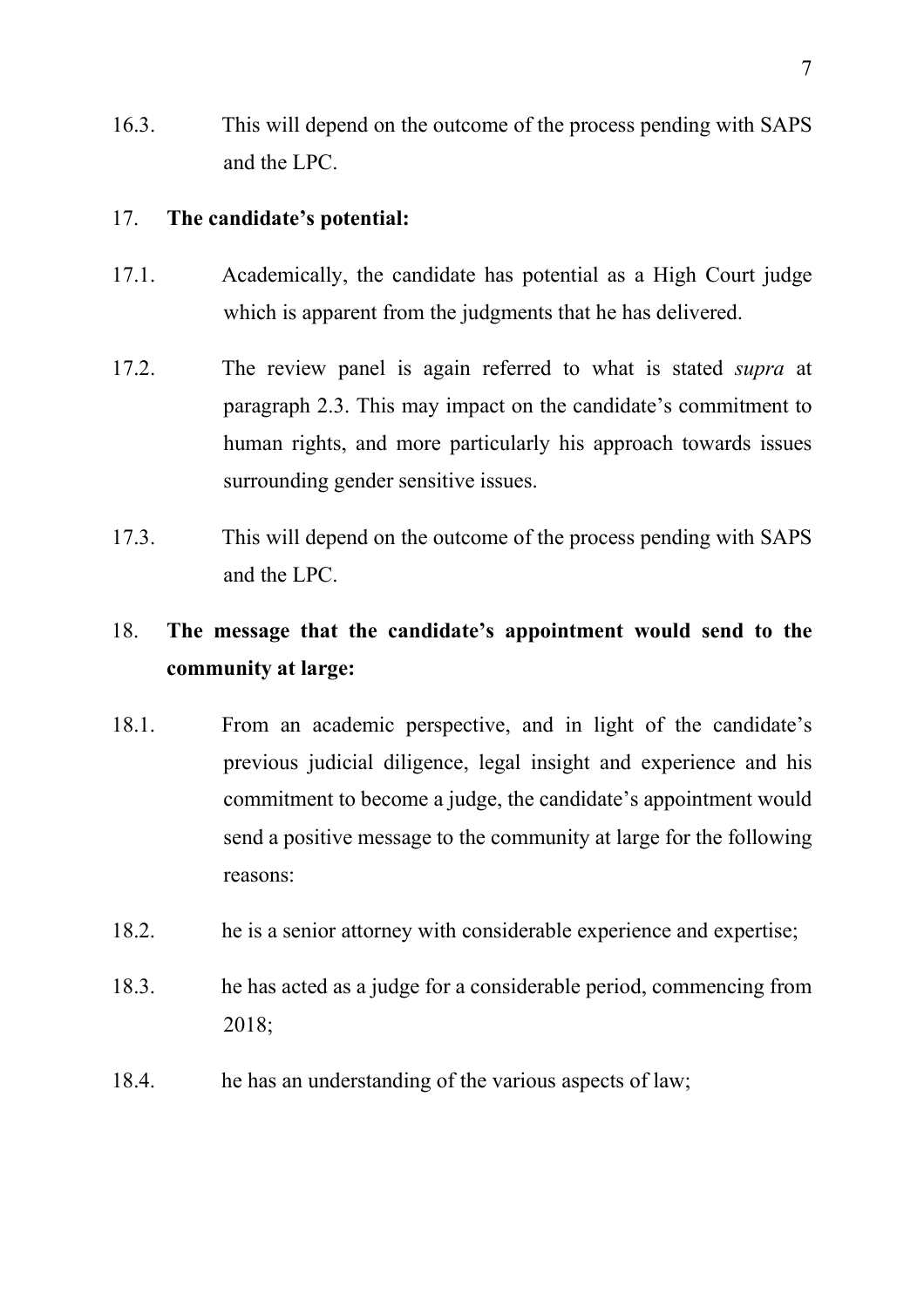- 18.5. he displays a range of qualities and values that lie at the core of judicial endeavour, including fairness, impartiality and a strong work ethic; and
- 18.6. considered on the strength of his experience and expertise, the candidate's knowledge of the law and commitment to applying it in a manner which gives effect to constitutional values would strongly commend his appointment.
- 18.7. **However**, and should the allegations as pending be found to be true in due course, the appointment of the candidate may attract negative responses from the profession, the media and public at large, especially in light of the extreme sensitivity at present surrounding gender sensitive issues.
- 18.8. The reviewers **expressly** record however, that they are unable to make any adverse findings in this regard, as we have not investigated the matter. This will be subject to findings of other tribunals as set out above.